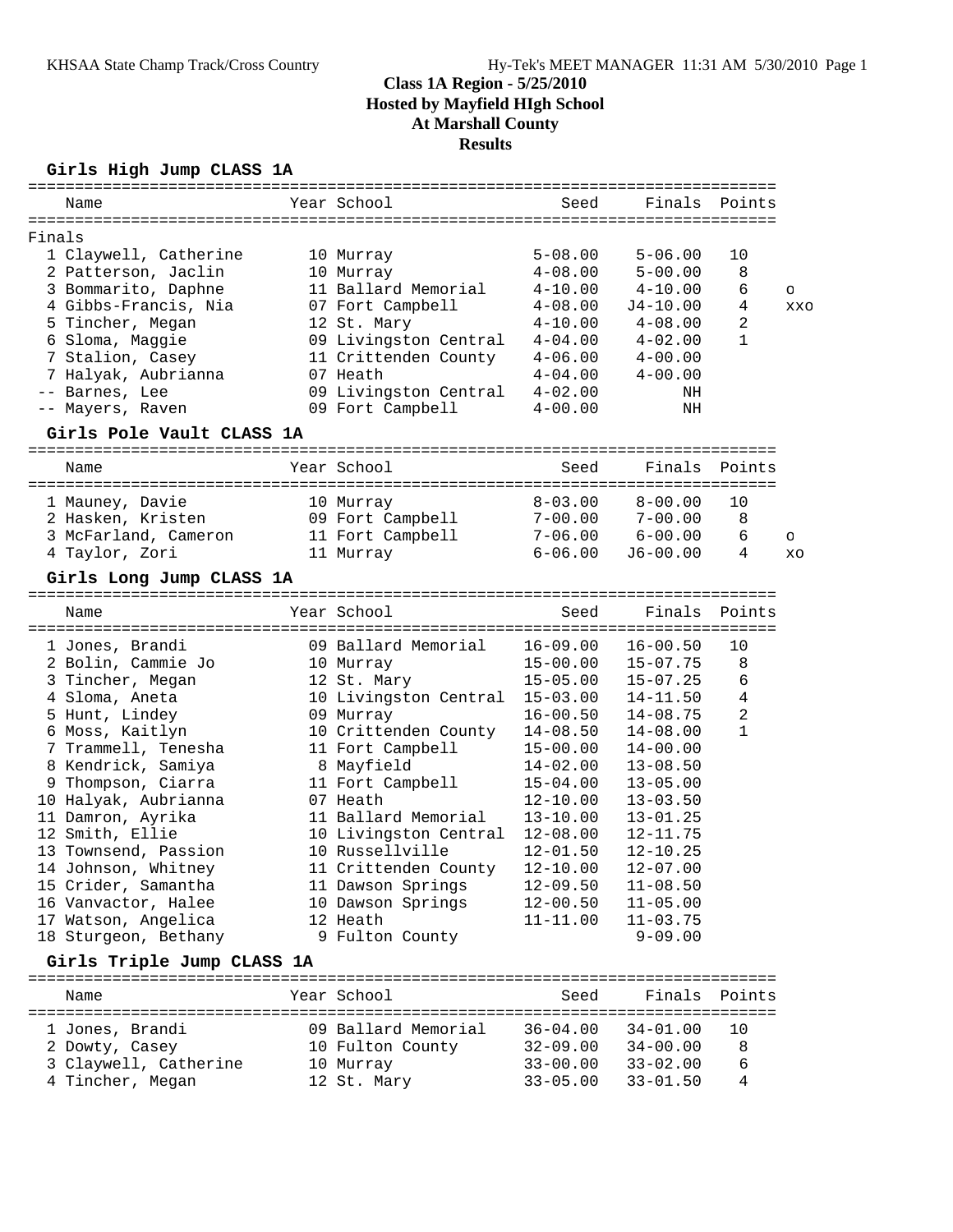## **....Girls Triple Jump CLASS 1A**

| 5 Kendrick, Samiya  | 8 Mayfield            | $30 - 01.00$ | $31 - 09.00$ | $\overline{2}$ |
|---------------------|-----------------------|--------------|--------------|----------------|
| 6 Hunt, Lindey      | 09 Murray             | $31 - 10.00$ | $30 - 08.50$ | 1              |
| 7 Rosynek, Kaytlyn  | 12 Fort Campbell      | $28 - 08.50$ | $29 - 06.00$ |                |
| 8 Hunt, Lauren      | 11 Crittenden County  | $30 - 00.00$ | $29 - 01.00$ |                |
| 9 Stanley, Kierra   | 09 Fort Campbell      | $29 - 02.00$ | $28 - 03.00$ |                |
| 10 Ward, Samantha   | 7 Fulton County       | $26 - 11.00$ | $28 - 01.00$ |                |
| 11 Thompson, Baylee | 11 Heath              | $26 - 08.00$ | $26 - 08.50$ |                |
| 12 Vanvactor, Halee | 10 Dawson Springs     | $25 - 01.00$ | $25 - 06.75$ |                |
| 13 Watson, Angelica | 12 Heath              |              | $25 - 05.00$ |                |
| 14 Kitchens, Kayla  | 11 Livingston Central | $24 - 06.00$ | $24 - 03.00$ |                |
| 15 Collyer, Ashly   | 08 Crittenden County  | $26 - 02.00$ | $24 - 02.00$ |                |
| 16 Hartley, Kayla   | 11 Livingston Central | $20 - 07.00$ | $23 - 02.50$ |                |
| -- McCary, Bayley   | 8 Mayfield            | $27 - 05.00$ | FOUL         |                |
|                     |                       |              |              |                |

### **Girls Shot Put CLASS 1A**

================================================================================ Name The Year School Seed Finals Points ================================================================================ 1 Taua'i, Princess 10 Fort Campbell 30-09.50 30-06.50 10 2 Patterson, Talyce 10 Reidland 30-03.00 28-07.50 8 3 Sanders, Kathryn 10 Livingston Central 31-07.00 28-04.50 6 4 McFarland, Cameron 11 Fort Campbell 29-00.00 26-09.00 4 5 Buford, Julie 12 Livingston Central 26-06.00 25-08.00 2 6 Myers, Mallie 09 Ballard Memorial 26-06.50 25-03.75 1 7 Baesler, Luisa 11 Heath 28-04.00 25-02.00 8 Moss, Khyla 07 Crittenden County 26-04.00 24-02.00 9 Blanton, Eboni 11 Murray 26-04.00 23-10.25 10 Watson, Angelica 12 Heath 23-01.00 23-04.25 11 McConnell, Kaylin 09 Crittenden County 25-00.00 22-09.25 12 Harmon, Ebony 11 Mayfield 20-10.00 13 McAlpin, Kenlee 11 Mayfield 21-02.00 20-08.25 14 Reece, Alyssa 09 Dawson Springs 20-09.50 18-06.00 15 Dickson, Laiken 9 Fulton County 18-02.00 17-01.00 16 Worell, Alex 11 Ballard Memorial 19-10.00 16-10.00 17 Miller, Abby 9 Fulton County 18-09.50 16-09.50

### **Girls Discus Throw CLASS 1A**

================================================================================ Name Year School Seed Finals Points ================================================================================ 1 Myers, Mallie 09 Ballard Memorial 84-02 91-09 10 2 Sanders, Kathryn 10 Livingston Central 81-02 86-11 8 3 Taua'i, Princess 10 Fort Campbell 88-03 85-07 6 4 Crider, Samantha 11 Dawson Springs 78-08 82-01 4 2nd 80'4" 5 Croft, JoAnna 11 Livingston Central 82-05 J82-01 2 2nd 76'1" 6 Crouch, Shelby 10 Murray 79-03 76-04 1 7 Hutton, Amber 09 Fort Campbell 70-05 70-03 8 Simmons, Nicole 11 Mayfield 73-09 66-10 9 Baesler, Luisa 11 Heath 67-06 66-02 10 Burdine, Taylor 8 Mayfield 72-10 60-06 11 McConnell, Kaylin 09 Crittenden County 67-00 59-11 12 Watson, Angelica 12 Heath 59-09 59-09 13 Moss, Khyla 07 Crittenden County 57-05 52-06 14 Miller, Abby 9 Fulton County 51-02 50-01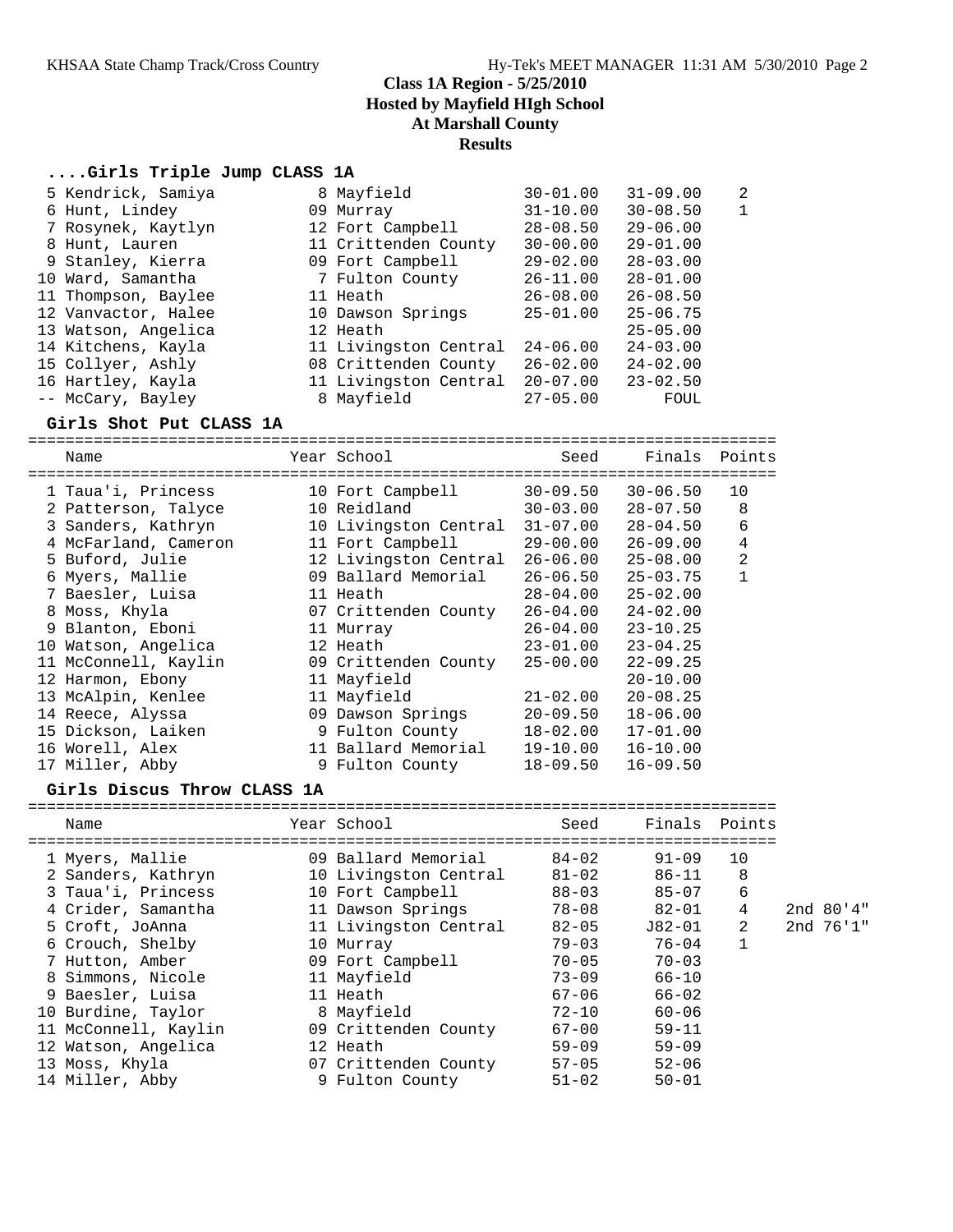## **....Girls Discus Throw CLASS 1A**

| 15 Reece, Alyssa   | 09 Dawson Springs   | 54-11     | $49 - 10$ |
|--------------------|---------------------|-----------|-----------|
| 16 Worell, Alex    | 11 Ballard Memorial | 54-10     | $41 - 04$ |
| 17 Dickson, Laiken | 9 Fulton County     | $39 - 03$ | $40 - 06$ |

## **Boys High Jump CLASS 1A**

================================================================================

| Name                                                                                                                                                                                                | Year School                                                                                                                                                                                              | Seed                                                                                                                                | Finals Points                                                                                                                               |                                     |                                   |
|-----------------------------------------------------------------------------------------------------------------------------------------------------------------------------------------------------|----------------------------------------------------------------------------------------------------------------------------------------------------------------------------------------------------------|-------------------------------------------------------------------------------------------------------------------------------------|---------------------------------------------------------------------------------------------------------------------------------------------|-------------------------------------|-----------------------------------|
| 1 Johnson, Dylan<br>2 Hampton, Victor<br>3 Crabtree, Bobby<br>4 Hill, Alex<br>5 Lockett, Jacquise                                                                                                   | 10 Fulton County<br>11 Russellville<br>12 Ballard Memorial<br>11 Ballard Memorial<br>12 Fulton City                                                                                                      | $5 - 10.00$<br>6-04.00<br>$6 - 04.00$<br>$6 - 00.00$<br>$5 - 10.00$                                                                 | $6 - 02.00$<br>J6-02.00<br>J6-02.00<br>$6 - 00.00$<br>$5 - 10.00$                                                                           | 10 <sup>°</sup><br>8<br>6<br>4<br>2 | $\Omega$<br>XO XO<br>XO XXO<br>XO |
| 6 Andrews, Antonio<br>7 Bryant, Davonta<br>8 Taylor, Ouinnen<br>9 Miller, Trey<br>10 Cudnick, Robert<br>11 Curd, Jeremy<br>12 Gray, Jed<br>12 White, Casey<br>14 Busch, Max<br>-- Blacksmith, Bryan | 12 Fort Campbell<br>11 Russellville<br>08 Murray<br>10 Dawson Springs<br>11 Crittenden County<br>12 Murray<br>12 Livingston Central<br>10 Fort Campbell<br>11 Crittenden County<br>11 Livingston Central | $6 - 01.00$<br>$5 - 08.00$<br>$5 - 04.00$<br>$5 - 06.00$<br>$5 - 02.00$<br>$5 - 06.00$<br>$5 - 04.00$<br>$5 - 06.00$<br>$5 - 02.00$ | J5-10.00<br>$5 - 08.00$<br>$5 - 02.00$<br>$J5 - 02.00$<br>$J5 - 02.00$<br>$J5 - 02.00$<br>$J5 - 02.00$<br>$J5 - 02.00$<br>$5 - 00.00$<br>ΝH | $\mathbf{1}$                        | XXO                               |

## **Boys Pole Vault CLASS 1A**

| Name                             | Year School                   | Seed                         | Finals Points                |         |
|----------------------------------|-------------------------------|------------------------------|------------------------------|---------|
| 1 Orr, Michael<br>2 Sahms, David | 12 Murray<br>09 Fort Campbell | $12 - 03.00$<br>$11 - 00.00$ | $11 - 06.00$<br>$10 - 00.00$ | 10<br>8 |
| -- Gibbs-Francis, Jordan         | 09 Fort Campbell              | $10 - 06.00$                 | ΝH                           |         |
| -- Greer, Ryan                   | 12 Murray                     | $11 - 00.00$                 | ΝH                           |         |

## **Boys Long Jump CLASS 1A**

| Name |                                                                                                                                                                                                                             |                     |                                                                                                                                                                                                                                                                                                                                                                                                                                                                                           |                      |                                                                                                                                                                                                                                                          |                                                                                                                                                                                                 |
|------|-----------------------------------------------------------------------------------------------------------------------------------------------------------------------------------------------------------------------------|---------------------|-------------------------------------------------------------------------------------------------------------------------------------------------------------------------------------------------------------------------------------------------------------------------------------------------------------------------------------------------------------------------------------------------------------------------------------------------------------------------------------------|----------------------|----------------------------------------------------------------------------------------------------------------------------------------------------------------------------------------------------------------------------------------------------------|-------------------------------------------------------------------------------------------------------------------------------------------------------------------------------------------------|
|      |                                                                                                                                                                                                                             |                     |                                                                                                                                                                                                                                                                                                                                                                                                                                                                                           | 20-10.00             | 10                                                                                                                                                                                                                                                       |                                                                                                                                                                                                 |
|      |                                                                                                                                                                                                                             |                     |                                                                                                                                                                                                                                                                                                                                                                                                                                                                                           |                      | 8                                                                                                                                                                                                                                                        |                                                                                                                                                                                                 |
|      |                                                                                                                                                                                                                             |                     |                                                                                                                                                                                                                                                                                                                                                                                                                                                                                           |                      | 6                                                                                                                                                                                                                                                        |                                                                                                                                                                                                 |
|      |                                                                                                                                                                                                                             |                     |                                                                                                                                                                                                                                                                                                                                                                                                                                                                                           |                      | 4                                                                                                                                                                                                                                                        |                                                                                                                                                                                                 |
|      |                                                                                                                                                                                                                             |                     |                                                                                                                                                                                                                                                                                                                                                                                                                                                                                           |                      | $\overline{2}$                                                                                                                                                                                                                                           |                                                                                                                                                                                                 |
|      |                                                                                                                                                                                                                             |                     |                                                                                                                                                                                                                                                                                                                                                                                                                                                                                           |                      |                                                                                                                                                                                                                                                          | 2nd 17'7"                                                                                                                                                                                       |
|      |                                                                                                                                                                                                                             |                     |                                                                                                                                                                                                                                                                                                                                                                                                                                                                                           |                      |                                                                                                                                                                                                                                                          | 2nd 16'4.75"                                                                                                                                                                                    |
|      |                                                                                                                                                                                                                             |                     |                                                                                                                                                                                                                                                                                                                                                                                                                                                                                           |                      |                                                                                                                                                                                                                                                          |                                                                                                                                                                                                 |
|      |                                                                                                                                                                                                                             |                     |                                                                                                                                                                                                                                                                                                                                                                                                                                                                                           |                      |                                                                                                                                                                                                                                                          |                                                                                                                                                                                                 |
|      |                                                                                                                                                                                                                             |                     |                                                                                                                                                                                                                                                                                                                                                                                                                                                                                           |                      |                                                                                                                                                                                                                                                          |                                                                                                                                                                                                 |
|      |                                                                                                                                                                                                                             |                     |                                                                                                                                                                                                                                                                                                                                                                                                                                                                                           |                      |                                                                                                                                                                                                                                                          |                                                                                                                                                                                                 |
|      |                                                                                                                                                                                                                             |                     |                                                                                                                                                                                                                                                                                                                                                                                                                                                                                           |                      |                                                                                                                                                                                                                                                          |                                                                                                                                                                                                 |
|      |                                                                                                                                                                                                                             |                     |                                                                                                                                                                                                                                                                                                                                                                                                                                                                                           |                      |                                                                                                                                                                                                                                                          |                                                                                                                                                                                                 |
|      |                                                                                                                                                                                                                             |                     | 17-07.50                                                                                                                                                                                                                                                                                                                                                                                                                                                                                  |                      |                                                                                                                                                                                                                                                          |                                                                                                                                                                                                 |
|      |                                                                                                                                                                                                                             |                     |                                                                                                                                                                                                                                                                                                                                                                                                                                                                                           |                      |                                                                                                                                                                                                                                                          |                                                                                                                                                                                                 |
|      |                                                                                                                                                                                                                             |                     |                                                                                                                                                                                                                                                                                                                                                                                                                                                                                           |                      |                                                                                                                                                                                                                                                          |                                                                                                                                                                                                 |
|      |                                                                                                                                                                                                                             |                     |                                                                                                                                                                                                                                                                                                                                                                                                                                                                                           |                      |                                                                                                                                                                                                                                                          |                                                                                                                                                                                                 |
|      | 1 Perdue, Timmy<br>3 Tharp, Tra<br>5 Lacy, Paul<br>6 Broderick, Shane<br>7 Love, Louis<br>11 Bolen, Damien<br>12 Neil, Asan<br>13 Kirk, Allen<br>14 Anderson, Adam<br>15 Kight, Justin<br>16 Miller, Trey<br>17 Fields, Bob | 4 Duncan, Christian | Year School<br>12 Lyon County<br>2 Andrews, Antonio               12 Fort Campbell<br>12 Heath Dealers and the season of the season of the season of the season of the season of the season of the s<br>11 Murray<br>10 Mayfield<br>8 Mallory, Alex 11 Ballard Memorial<br>9 Hampton, Travez 11 Russellville<br>10 Calloway, Quinton 10 Russellville<br>11 Heath<br>08 Fort Campbell<br>12 Crittenden County<br>11 Livingston Central<br>11 Fulton City<br>10 Dawson Springs<br>10 Murray | 19-03.00<br>19-04.50 | 21-01.00<br>$18 - 03.50$<br>16-10.00 17-11.75<br>$18 - 03.00$ $17 - 09.75$<br>$18 - 04.75$ $17 - 06.50$<br>17-11.00 17-06.25<br>$16 - 06.50$ $17 - 02.50$<br>$17 - 01.50$<br>$17-04.50$ $16-11.50$<br>$17-03.00$ $16-10.00$<br>$18 - 02.00$ $16 - 09.50$ | Seed Finals Points<br>19-02.50 20-07.50<br>22-02.00 20-05.75<br>$18 - 10.50$ $19 - 01.25$<br>12 Todd County Central 19-07.00  18-11.50<br>12 Todd County Central 19-04.00 18-05.00<br>J18-05.00 |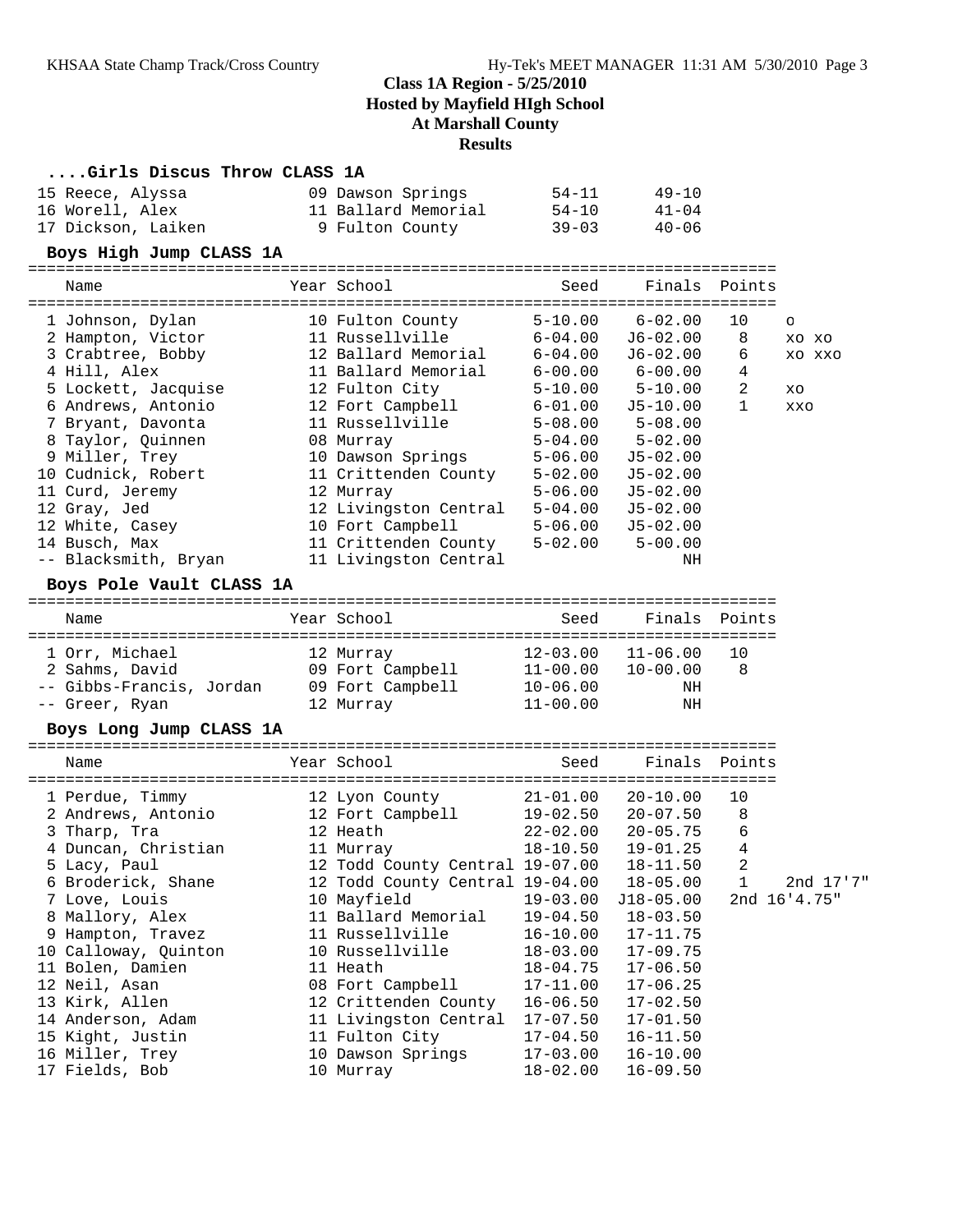## **....Boys Long Jump CLASS 1A**

| 18 Asbridge, Clint  | 09 Crittenden County  | $16 - 11.00$ | $16 - 04.00$ |
|---------------------|-----------------------|--------------|--------------|
| 19 Pirtle, William  | 11 Fulton City        | $16 - 01.00$ | $15 - 01.50$ |
| 20 McClerkin, Mike  | 9 Fulton County       | $14 - 06.00$ | $14 - 11.50$ |
| 21 Johnston, Joseph | 08 Dawson Springs     | $12 - 06.00$ | $13 - 09.00$ |
| 22 Walker, Joseph   | 11 Livingston Central | $12 - 06.00$ | $13 - 01.00$ |
| -- Hill, Alex       | 11 Ballard Memorial   | $19 - 08.25$ | FOUL         |

#### **Boys Triple Jump CLASS 1A**

================================================================================

| Name                 | Year School           | Seed                      | Finals       | Points         |
|----------------------|-----------------------|---------------------------|--------------|----------------|
| 1 Perdue, Timmy      | 12 Lyon County        | 43-06.00                  | $43 - 08.00$ | 10             |
| 2 Tharp, Tra         | 12 Heath              | $44 - 05.00$              | $43 - 07.00$ | 8              |
| 3 Andrews, Antonio   | 12 Fort Campbell      | $41 - 03.50$ $42 - 09.50$ |              | 6              |
| 4 Mallory, Alex      | 11 Ballard Memorial   | $41 - 09.25$              | $41 - 04.00$ | $\overline{4}$ |
| 5 Bolen, Damien      | 11 Heath              | $37 - 05.00$              | $40 - 09.50$ | $\mathbf{2}$   |
| 6 Hill, Alex         | 11 Ballard Memorial   |                           | $40 - 07.50$ | 1              |
| 7 Love, Louis        | 10 Mayfield           | $40 - 01.00$              | $40 - 03.50$ |                |
| 8 Calloway, Quinton  | 10 Russellville       | 38-04.00                  | $39 - 06.00$ |                |
| 9 Speed, Steven      | 10 Murray             | 38-05.50                  | $39 - 05.00$ |                |
| 10 Capuano, Alfred   | 8 Mayfield            | $35 - 09.00$              | $37 - 08.75$ |                |
| 11 Neil, Asan        | 08 Fort Campbell      | $36 - 01.50$              | $37 - 08.00$ |                |
| 12 Day, Shaq         | 11 Fulton County      | 37-02.00                  | $37 - 05.50$ |                |
| 13 Crumble, Tevin    | 12 Fulton County      | $36 - 01.00$              | $37 - 00.50$ |                |
| 14 Hampton, Travez   | 11 Russellville       | 36-03.00                  | $36 - 09.00$ |                |
| 15 Anderson, Adam    | 11 Livingston Central | $36 - 07.50$              | $36 - 08.75$ |                |
| 16 Miller, Trey      | 10 Dawson Springs     | $37 - 07.00$              | $36 - 02.00$ |                |
| 17 Fields, Bob       | 10 Murray             | $36 - 01.00$              | $34 - 07.00$ |                |
| 18 Werderman, Steven | 12 Crittenden County  | $30 - 08.50$              | $31 - 09.50$ |                |
| 19 Blacksmith, Bryan | 11 Livingston Central | 29-03.00                  | $28 - 07.50$ |                |
| 20 Tinsley, Zach     | 08 Crittenden County  | 28-04.50                  | $26 - 03.00$ |                |

#### **Boys Shot Put CLASS 1A**

================================================================================ Name Year School Seed Finals Points ================================================================================ 1 Topps, Anthony 12 Fort Campbell 51-04.00 49-06.00 10 2 Myers, Nathan 10 Ballard Memorial 44-10.00 46-01.00 8 3 Deese, Matt 11 Murray 47-03.00 45-11.00 6 4 Banderas, Anthony 11 Murray 42-06.00 42-03.00 4 5 Buchanan, Ryan 12 Ballard Memorial 44-07.00 42-01.50 2 6 Harned, Grant 12 Community Christian 39-03.00 38-05.00 1 7 McCormick, Jeremy 11 Lyon County 38-10.00 37-05.00 8 Smith, Kendall 12 Fort Campbell 37-05.50 37-02.00 9 Turner, Perry 12 Fulton County 37-11.00 36-11.25 10 Hinzman, Garrett 12 Reidland 40-00.50 36-10.50 11 Cozart, Stephon 09 Crittenden County 36-05.50 36-08.00 12 Bransford, Kadarius 12 Fulton County 38-08.00 36-05.50 13 Frazier, Jared 11 Heath 38-00.50 35-10.00 14 Reddick, Jay 11 Mayfield 34-10.00 35-00.25 15 Kingston, Hunter 11 Mayfield 37-06.00 34-09.00 16 Carroll, Logan 11 Heath 32-04.00 31-03.00 17 Pirtle, William 11 Fulton City 33-04.50 29-10.25 18 Smith, Taylor 12 Livingston Central 31-05.50 29-05.00